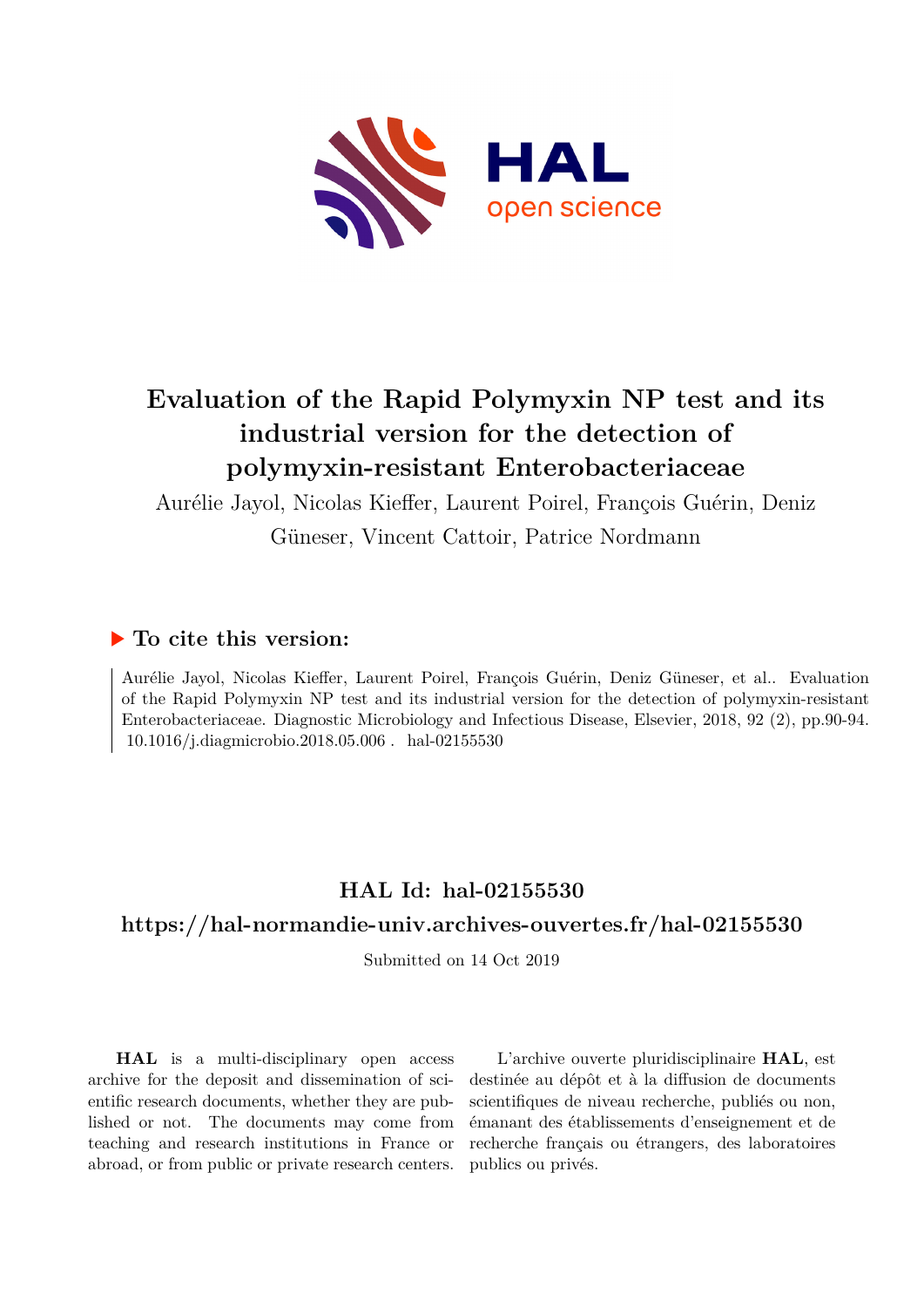## Evaluation of the Rapid Polymyxin NP test and its industrial version for the detection of polymyxin-resistant Enterobacteriaceae

Aurélie Jayol <sup>a,b,c</sup>, Nicolas Kieffer <sup>a,b,c</sup>, Laurent Poirel <sup>a,b,c,\*</sup>, François Guérin <sup>d,e</sup>, Deniz Güneser <sup>a,b</sup>, Vincent Cattoir <sup>f</sup>, Patrice Nordmann a, b, c, g

<sup>a</sup> Emerging Antibiotic Resistance Unit, Medical and Molecular Microbiology, Department of Medicine, University of Fribourg, Fribourg, Switzerland

- <sup>c</sup> National Reference Center for Emerging Antibiotic Resistance, Fribourg, Switzerland
- <sup>d</sup> Université de Caen Normandie, EA4655 U2RM (Equipe 'Antibio-résistance'), Caen, France

- <sup>f</sup> Laboratoire de Bactériologie, CHU de Rennes, Rennes, France
- <sup>g</sup> University of Lausanne and University Hospital Center, Lausanne, Switzerland
- ⁎ Corresponding author. Tel.: +41-26-300-9582. E-mail address: laurent.poirel@unifr.ch (L. Poirel).

The commercial Rapid Polymyxin NP test was evaluated to detect colistin-resistant Enterobacteriaceae. A total of 223 enterobacterial isolates corresponding to 136 resistant (including 38 MCR-like producers), 19 heteroresistant, and 78 colistin-susceptible isolates were tested. The test was performed according to the manufacturer's instruction, and the color of the wells was read after 2 and 3 hours of incubation. The results were compared with those of the homemade Rapid Polymyxin NP test, and manual broth microdilution according to EUCAST guidelines was used as the reference method to determine the performance of the test. Excellent performance of the commercial Rapid Polymyxin NP test was found with a very major error rate, a major error rate, a sensitivity, and a specificity of 1.9%, 5.1%, 98.1%, and 94.9%, respectively. The performance of the homemade Polymyxin NP test was similar, with a slightly better value for the very major error (1.2 %). EVentuation of the Federal Manuscript Constrainer of the Research of the Research of the Research of the Research of the Research of the Research of the Research of the Research of the Research of the Research of the Rese

Polymyxins represent one of the few remaining treatment options for treating carbapenemase-producing Enterobacteriaceae. The increasing use of polymyxins is now associated with increasing isolation of colistin-resistant isolates worldwide (Poirel et al., 2017). Since the identification of the plasmid-mediated colistin resistance gene mcr-1, and then more recently of other MCR-like encoding genes, controlling the dissemination of colistin resistance has now become a major concern (Poirel et al., 2017). Indeed, the fear is to isolate carbapenem- and polymyxin-resistant isolates, therefore exhibiting pandrug resistance. It becomes now mandatory to possess reliable and rapid diagnostic techniques for determining polymyxin susceptibility.

The broth microdilution (BMD) technique that is time-consuming (18 h) has been retained as the reference method for evaluating polymyxin susceptibility. A rapid test (Rapid Polymyxin NP test) has been recently developed to detect colistin resistance in Enterobacteriaceae within 2 hours (Nordmann et al., 2016a,b). This test is based on the detection of the glucose metabolism of Enterobacteriaceae upon culture and differentiates colistin-susceptible from colistin-resistant isolates by supplementing the growth medium with a given concentration of colistin. An industrial version of this test is now available (ELITechGroup, Puteaux, France). The objective of this study was to evaluate the performance of this industrial Rapid Polymyxin NP test to detect colistin resistance and heteroresistance in Enterobacteriaceae.

A collection of 233 enterobacterial isolates was tested using the homemade and the industrial Rapid Polymyxin NP test. It included 136 colistin-resistant, 19 colistin-heteroresistant (Guerin et al., 2016; Hjort et al., 2016), and 78 colistin-susceptible isolates, belonging to various enterobacterial species. Among the 136 colistin-resistant isolates, 10 belonged to bacterial species intrinsically resistant to colistin, 120 had been characterized for their acquired mechanisms of resistance (chromosomally or plasmid encoded), and 6 isolates presented an unknown mechanism of resistance (Table 1). Overall, resistance mechanisms corresponded to substitutions or truncations in the PmrA/PmrB proteins, the PhoP/PhoQ regulatory proteins, and the MgrB protein. In addition, 38 of the resistant isolates produced the plasmid-mediated MCR-1, MCR-2, MCR-3, or MCR-4 determinants.

The homemade and industrial Polymyxin NP tests were both performed by using a 3–3.5 McFarland bacterial suspension into 0.9% NaCl as recommended (Nordmann et al., 2016a,b, and manufacturer guidelines). Results were interpreted by 2 independent readers after 2 and 3 hours of incubation at 37 °C. A positive test corresponded to an orange-to-yellow color change, whereas an orange color corresponded to a negative test.

b French INSERM European Unit, University of Fribourg (LEA-IAME), Fribourg, Switzerland

<sup>e</sup> CHU de Caen, Service de Microbiologie, Caen, France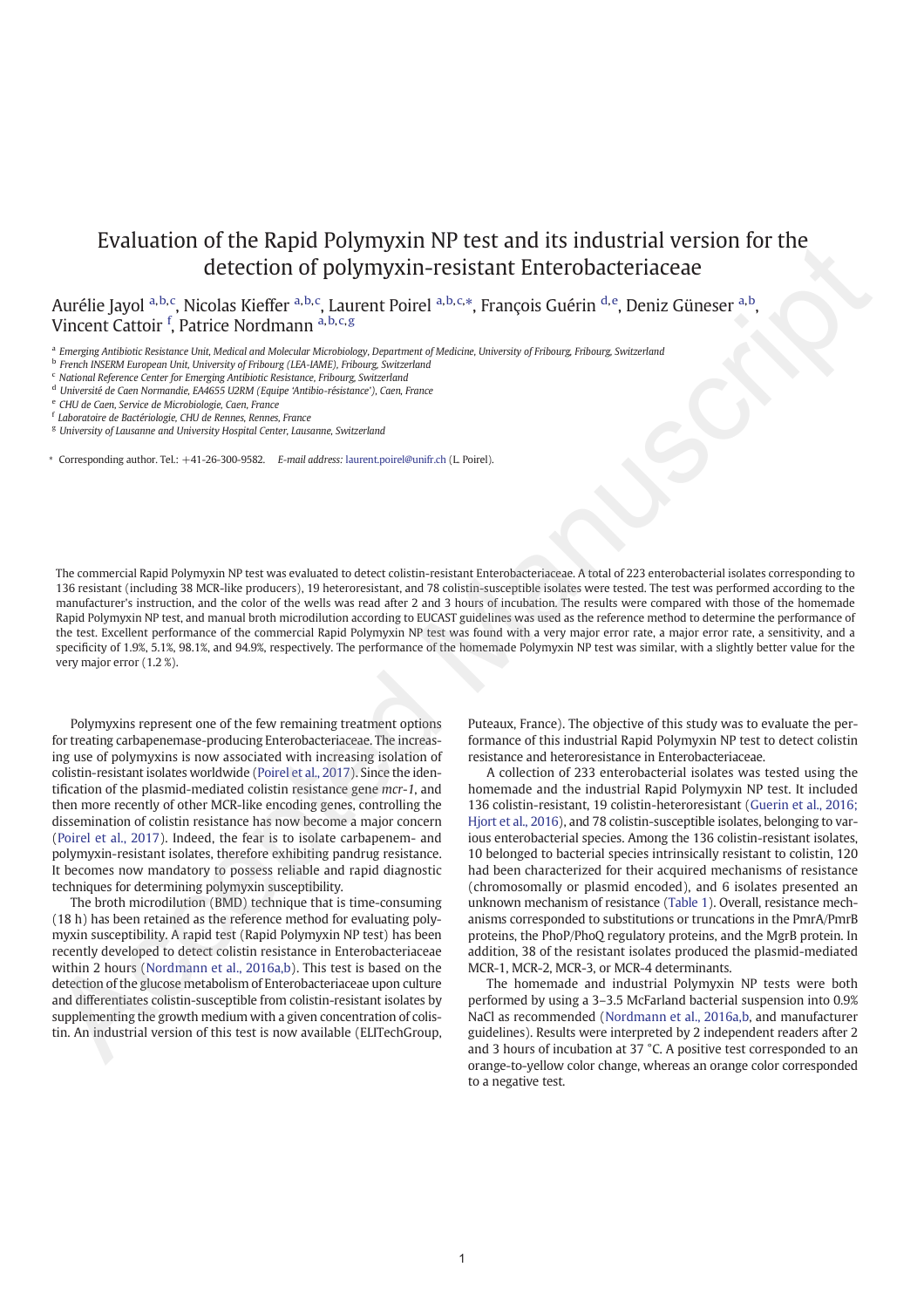#### Table 1

Features of the tested strain collection and comparative results between the homemade and commercialized Rapid Polymyxin NP tests.

| Strains                   | Species                        | Homemade Rapid<br>Polymyxin NP <sup>a</sup> | Industrial Rapid<br>Polymyxin NP <sup>a</sup> | MIC of colistin<br>$(\mu g/mL)$ | Resistance<br>mechanisms                         | Reference                |
|---------------------------|--------------------------------|---------------------------------------------|-----------------------------------------------|---------------------------------|--------------------------------------------------|--------------------------|
| <b>Resistant isolates</b> |                                |                                             |                                               |                                 |                                                  |                          |
| R1583                     | P. vulgaris                    | $^{+}$                                      | $^+$                                          | $>16$                           | Intrinsic                                        | This study               |
| R2260                     | P. mirabilis                   | $^{+}$                                      | $^{+}$                                        | $>16$                           | Intrinsic                                        | This study               |
| R2556                     | P. mirabilis                   | $^{+}$                                      | $^{+}$                                        | $>16$                           | Intrinsic                                        | This study               |
| R1473                     | M. morganii                    | $^{+}$                                      | $^{+}$                                        | $>16$                           | Intrinsic                                        | This study               |
| R1474                     | M. morganii                    | $^{+}$                                      | $^{+}$                                        | $>16$                           | Intrinsic                                        | This study               |
| R1607                     | P. stuartii                    | $^{+}$                                      | $^{+}$                                        | $>16$                           | Intrinsic                                        | This study               |
| R2593                     | P. rettgeri                    | $^{+}$                                      | $^{+}$                                        | $>16$                           | Intrinsic                                        | This study               |
| R2594                     | P. rettgeri                    | $^{+}$                                      | $^{+}$                                        | $>16$                           | Intrinsic                                        | This study               |
| R1278                     | S. marcescens                  | $^{+}$                                      | $^{+}$                                        | $>16$                           | Intrinsic                                        | This study               |
| R2480                     | S. marcescens                  | $^{+}$                                      | $^{+}$                                        | $>16$                           | Intrinsic                                        | This study               |
| <b>FR-06</b>              | K. pneumoniae                  | $^{+}$                                      | $^{+}$                                        | 32                              | PmrA G53C                                        | (Nordmann et al., 2016a) |
| FR-07                     | K. pneumoniae                  | $^{+}$                                      | $^{+}$                                        | 32                              | PmrA G53S                                        | (Nordmann et al., 2016a) |
| <b>FR-08</b>              | K. pneumoniae                  | $^{+}$                                      | $^{+}$                                        | 128                             | PmrA G53S                                        | (Nordmann et al., 2016a) |
| <b>FR-09</b>              | K. pneumoniae                  | $^{+}$                                      | $^{+}$                                        | 32                              | PmrB L17Q                                        | (Nordmann et al., 2016a) |
| <b>FR-10</b>              | K. pneumoniae                  | $^{+}$                                      | $^{+}$                                        | 16                              | PmrB T157P                                       | (Nordmann et al., 2016a) |
| FR-11                     | K. pneumoniae                  | $^{+}$                                      | $^{+}$                                        | 32                              | PmrB T157P                                       | (Nordmann et al., 2016a) |
| FR-12                     | K. pneumoniae                  | $^{+}$                                      | $^{+}$                                        | 16                              | PmrB T157P                                       | (Nordmann et al., 2016a) |
| FR-13                     | K. pneumoniae                  | $^{+}$                                      | $^{+}$                                        | 32                              | PmrB T157P                                       | (Nordmann et al., 2016a) |
| FR-14                     | K. pneumoniae                  | $^{+}$                                      | $^{+}$                                        | 32                              | PmrB T157P                                       | (Nordmann et al., 2016a) |
| FR-15                     | K. pneumoniae                  | $^{+}$                                      | $\ddot{}$                                     | 16                              | PmrB T157P                                       | (Nordmann et al., 2016a) |
| FR-16                     | K. pneumoniae                  | $^{+}$                                      | $^{+}$                                        | 128                             | PhoP D191Y and deletion of 25 nt                 | (Nordmann et al., 2016a) |
| FR-17                     | K. pneumoniae                  | $^{+}$                                      | $^{+}$                                        | >128                            | PhoQ R16C                                        | (Nordmann et al., 2016a) |
| <b>FR-18</b>              | K. pneumoniae                  | $^{+}$                                      | $^{+}$                                        | 32                              | MgrB W20R                                        | (Nordmann et al., 2016a) |
| FR-19                     | K. pneumoniae                  | $^{+}$                                      | $^{+}$                                        | 32                              | MgrB M27K                                        | (Nordmann et al., 2016a) |
| <b>FR-20</b>              | K. pneumoniae                  | $^{+}$                                      | $\ddot{}$                                     | 64                              | MgrB C39Y                                        | (Nordmann et al., 2016a) |
| <b>FR-22</b>              | K. pneumoniae                  | $^{+}$                                      | $^{+}$                                        | 64                              | MgrB I45T                                        | (Nordmann et al., 2016a) |
| <b>FR-23</b>              | K. pneumoniae                  | $^{+}$                                      | $\ddot{}$                                     | 64                              | MgrB P46S                                        | (Nordmann et al., 2016a) |
| FR-24                     | K. pneumoniae                  |                                             | $^{+}$                                        | 4                               | MgrB W47R                                        | (Nordmann et al., 2016a) |
| <b>FR-25</b>              |                                | $^{+}$                                      |                                               | 128                             | MgrB truncated (2 aa)                            |                          |
| <b>FR-26</b>              | K. pneumoniae<br>K. pneumoniae | $^{+}$<br>$^{+}$                            | $^{+}$<br>$^{+}$                              | 128                             |                                                  | (Nordmann et al., 2016a) |
| FR-27                     |                                |                                             | $^{+}$                                        | 64                              | MgrB truncated (2 aa)                            | (Nordmann et al., 2016a) |
|                           | K. pneumoniae                  | $^{+}$                                      |                                               | 128                             | MgrB truncated (2 aa)                            | (Nordmann et al., 2016a) |
| <b>FR-28</b>              | K. pneumoniae                  | $^{+}$                                      | $\ddot{}$                                     |                                 | MgrB truncated (27 aa)                           | (Nordmann et al., 2016a) |
| FR-31                     | K. pneumoniae                  | $^{+}$                                      | $^{+}$                                        | 64                              | MgrB truncated (29 aa)                           | (Nordmann et al., 2016a) |
| FR-32                     | K. pneumoniae                  | $^{+}$                                      | $\ddot{}$                                     | 64                              | MgrB truncated (29 aa)                           | (Nordmann et al., 2016a) |
| FR-33                     | K. pneumoniae                  | $^{+}$                                      | $^{+}$                                        | 32                              | MgrB truncated (29 aa)                           | (Nordmann et al., 2016a) |
| FR-34                     | K. pneumoniae                  | $^{+}$                                      | $^{+}$                                        | 64                              | MgrB truncated (29 aa)                           | (Nordmann et al., 2016a) |
| FR-35                     | K. pneumoniae                  | $^{+}$                                      | $^{+}$                                        | 128                             | MgrB truncated (29 aa)                           | (Nordmann et al., 2016a) |
| FR-36                     | K. pneumoniae                  | $^{+}$                                      | $\ddot{}$                                     | 128                             | MgrB truncated (29 aa)                           | (Nordmann et al., 2016a) |
| FR-37                     | K. pneumoniae                  | $^{+}$                                      | $\ddot{}$                                     | 32                              | MgrB truncated (32 aa)                           | (Nordmann et al., 2016a) |
| <b>FR-38</b>              | K. pneumoniae                  | $^{+}$                                      | $\ddot{}$                                     | 32                              | MgrB truncated (46 aa)                           | (Nordmann et al., 2016a) |
| FR-39                     | K. pneumoniae                  | $^{+}$                                      | $+$                                           | 64                              | mgrB truncated by IS1R                           | (Nordmann et al., 2016a) |
| FR-40                     | K. pneumoniae                  | $^{+}$                                      |                                               | 64                              | mgrB truncated by ISEcp1/bla <sub>CTX-M-15</sub> | (Nordmann et al., 2016a) |
| FR-41                     | K. pneumoniae                  | $^{+}$                                      |                                               | 32                              | mgrB truncated by IS102-like                     | (Nordmann et al., 2016a) |
| FR-42                     | K. pneumoniae                  | $^{+}$                                      |                                               | >128                            | mgrB truncated by IS102-like                     | (Nordmann et al., 2016a) |
| FR-43                     | K. pneumoniae                  | $^{+}$                                      |                                               | 64                              | mgrB truncated by IS903b                         | (Nordmann et al., 2016a) |
| FR-44                     | K. pneumoniae                  | $^{+}$                                      |                                               | 64                              | mgrB truncated by IS2                            | (Nordmann et al., 2016a) |
| <b>FR-45</b>              | K. pneumoniae                  | $^{+}$                                      | $^{+}$                                        | 128                             | mgrB truncated by IS1R                           | (Nordmann et al., 2016a) |
| <b>FR-46</b>              | K. pneumoniae                  | $^{+}$                                      | $^{+}$                                        | 64                              | mgrB truncated by IS1R                           | (Nordmann et al., 2016a) |
| FR-47                     | K. pneumoniae                  | $^{+}$                                      | $^{+}$                                        | 64                              | mgrB truncated by IS903b-like                    | (Nordmann et al., 2016a) |
| <b>FR-48</b>              | K. pneumoniae                  | $^{+}$                                      | $\boldsymbol{+}$                              | 128                             | mgrB truncated by IS903-like                     | (Nordmann et al., 2016a) |
| FR-49                     | K. pneumoniae                  | $\! +$                                      | $^{+}$                                        | 64                              | mgrB truncated by IS5-like                       | (Nordmann et al., 2016a) |
| <b>FR-50</b>              | K. pneumoniae                  | $^{+}$                                      | $^{+}$                                        | 16                              | mgrB truncated by IS5-like                       | (Nordmann et al., 2016a) |
| FR-51                     | K. pneumoniae                  |                                             | $\boldsymbol{+}$                              | 64                              | mgrB truncated by IS5-like                       | (Nordmann et al., 2016a) |
| FR-52                     | K. pneumoniae                  | $^{+}$                                      | $\boldsymbol{+}$                              | 128                             | mgrB truncated by IS5-like                       | (Nordmann et al., 2016a) |
| FR-54                     | K. pneumoniae                  | $^{+}$                                      | $\boldsymbol{+}$                              | 128                             | mgrB truncated by ISKpn13                        | (Nordmann et al., 2016a) |
| FR-56                     | K. pneumoniae                  | $^{+}$                                      | $^{+}$                                        | 64                              | mgrB truncated by ISKpn26-like                   | (Nordmann et al., 2016a) |
| <b>FR-58</b>              | K. pneumoniae                  | $\boldsymbol{+}$                            | $\boldsymbol{+}$                              | 32                              | mgrB truncated by ISKpn26-like                   | (Nordmann et al., 2016a) |
| FR-62                     | K. pneumoniae                  | $\! +$                                      | $\boldsymbol{+}$                              | 64                              | mgrB truncated by IS903b                         | (Nordmann et al., 2016a) |
| FR-63                     | K. pneumoniae                  | $\! +$                                      | $\! + \!\!\!\!$                               | 128                             | mgrB truncated by IS1R-like                      | (Nordmann et al., 2016a) |
| FR-67                     | K. pneumoniae                  | $\boldsymbol{+}$                            | $\boldsymbol{+}$                              | 128                             | mgrB truncated by ISKpn26-like                   | (Nordmann et al., 2016a) |
| <b>FR-68</b>              | K. pneumoniae                  | $\boldsymbol{+}$                            | $\boldsymbol{+}$                              | 64                              | mgrB truncated by ISKpn14                        | (Nordmann et al., 2016a) |
| FR-69                     | K. pneumoniae                  | $\boldsymbol{+}$                            | $\boldsymbol{+}$                              | 128                             | mgrB truncated by IS1R                           | (Nordmann et al., 2016a) |
| FR-81                     | K. pneumoniae                  | $^{+}$                                      | $\boldsymbol{+}$                              | 64                              | Full mgrB gene deletion                          | (Nordmann et al., 2016a) |
| FR-84                     | K. pneumoniae                  | $\boldsymbol{+}$                            | $\boldsymbol{+}$                              | 128                             | Deletion nt 70 mgrB and substitution nt 73       | (Nordmann et al., 2016a) |
| <b>FR-89</b>              | K. pneumoniae                  | $\! +$                                      | $\boldsymbol{+}$                              | >128                            | Deletion nt 23 to 33 mgrB                        | (Nordmann et al., 2016a) |
| FR-90                     | K. pneumoniae                  | $^+$                                        | $\! + \!\!\!\!$                               | 64                              | Deletion nt 30 et 31 mgrB                        | (Nordmann et al., 2016a) |
| <b>FR-87</b>              | K. pneumoniae                  | $\boldsymbol{+}$                            | $\boldsymbol{+}$                              | 16                              | Deletion nt 100 mgrB                             | (Nordmann et al., 2016a) |
| FR-30                     | K. pneumoniae                  | $\boldsymbol{+}$                            | $\boldsymbol{+}$                              | $>128$                          | MgrB truncated (27 aa)                           | (Nordmann et al., 2016a) |
| FR-53                     | K. pneumoniae                  | $\boldsymbol{+}$                            | $\boldsymbol{+}$                              | 64                              | mgrB truncated by IS5-like                       | (Nordmann et al., 2016a) |
| FR-55                     | K. pneumoniae                  | $^{+}$                                      | $\boldsymbol{+}$                              | >128                            | mgrB truncated by ISKpn26-like                   | (Nordmann et al., 2016a) |
| FR-57                     | K. pneumoniae                  | $^+$                                        | $^+$                                          | 128                             | mgrB truncated by ISKpn26-like                   | (Nordmann et al., 2016a) |
| FR-59                     | K. pneumoniae                  |                                             | $\! + \!\!\!\!$                               | 32                              | mgrB truncated by IS903B                         | (Nordmann et al., 2016a) |
|                           |                                |                                             |                                               |                                 |                                                  |                          |

(continued on next page)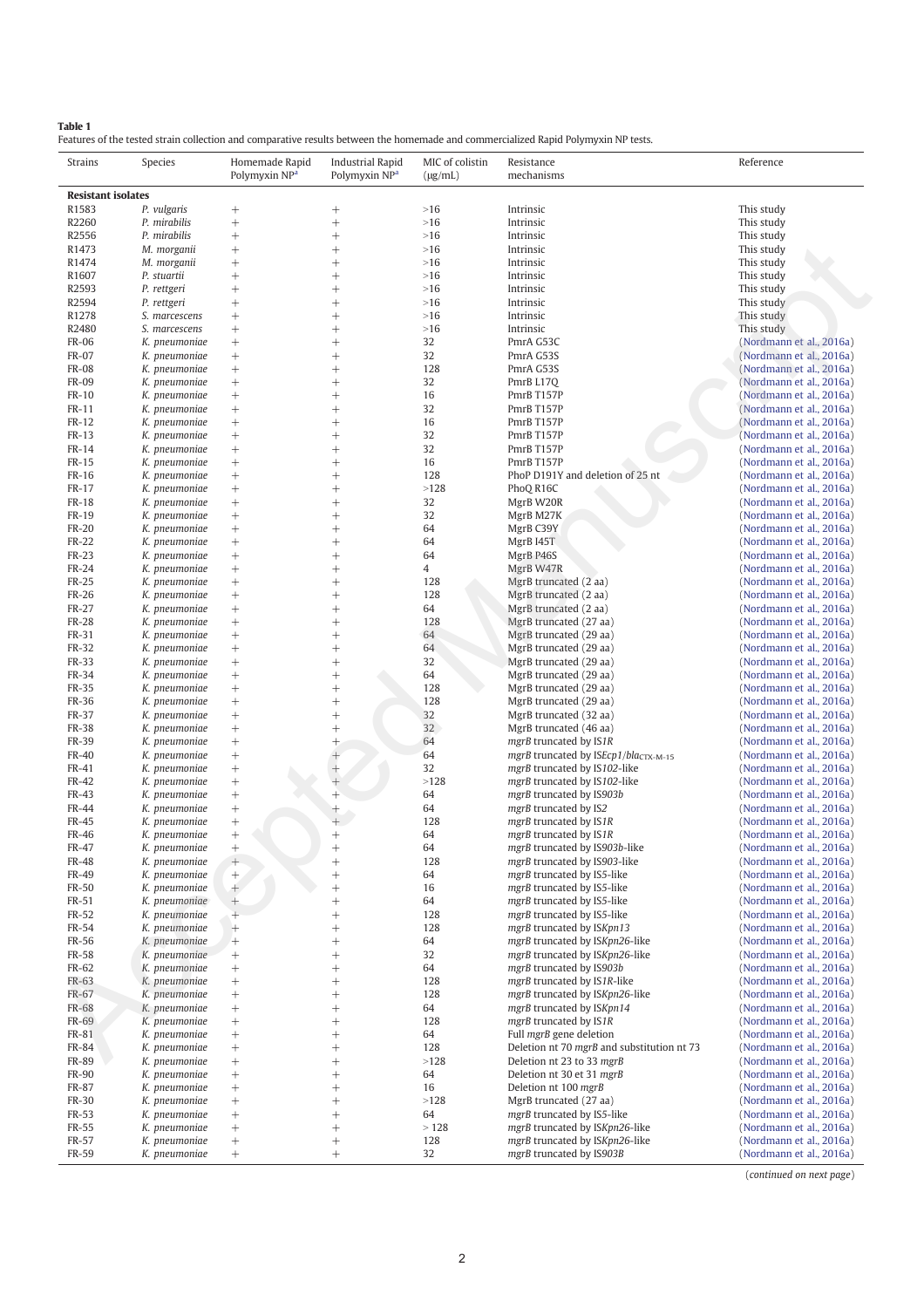|  | <b>Table 1</b> (continued) |  |
|--|----------------------------|--|
|  |                            |  |

| Strains                         | Species                        | Homemade Rapid<br>Polymyxin NP <sup>a</sup> | <b>Industrial Rapid</b><br>Polymyxin NP <sup>a</sup> | MIC of colistin<br>$(\mu g/mL)$ | Resistance<br>mechanisms                                   | Reference                                            |
|---------------------------------|--------------------------------|---------------------------------------------|------------------------------------------------------|---------------------------------|------------------------------------------------------------|------------------------------------------------------|
| <b>FR-60</b>                    | K. pneumoniae                  | $\! + \!\!\!\!$                             | $^{+}$                                               | 128                             | mgrB ISKpn14 between $+77$ and $+78$                       | (Nordmann et al., 2016a)                             |
| FR-61                           | K. pneumoniae                  | $\boldsymbol{+}$                            | $^{+}$                                               | 128                             | mgrB duplication 19 nt between $+84$ and $+85$             | (Nordmann et al., 2016a)                             |
| FR-64                           | K. pneumoniae                  |                                             | $^{+}$                                               | 64                              | mgrB truncated by IS903b-like                              | (Nordmann et al., 2016a)                             |
| FR-65                           | K. pneumoniae                  | $^{+}$                                      | $\overline{+}$                                       | 8                               | mgrB truncated by IS1R                                     | (Nordmann et al., 2016a)                             |
| <b>FR-66</b>                    | K. pneumoniae                  | $^{+}$                                      | $^{+}$                                               | 32                              | mgrB truncated by IS1R                                     | (Nordmann et al., 2016a)                             |
| <b>FR-70</b>                    | K. pneumoniae                  |                                             | $\overline{+}$                                       | 128                             | mgrB truncated by IS10R                                    | (Nordmann et al., 2016a)                             |
| FR-71                           | K. pneumoniae                  |                                             | $\overline{+}$                                       | 64                              | mgrB truncated by ISKpn14                                  | (Nordmann et al., 2016a)                             |
| FR-72                           | K. pneumoniae                  |                                             |                                                      | 64                              | mgrB truncated by ISKpn14                                  | (Nordmann et al., 2016a)                             |
| <b>FR-73</b>                    | K. pneumoniae                  |                                             | $^+$                                                 | 64                              | mgrB truncated by IS1R                                     | (Nordmann et al., 2016a)                             |
| FR-74                           | K. pneumoniae                  |                                             | $^{+}$                                               | 128                             | mgrB truncated by IS1R                                     | (Nordmann et al., 2016a)<br>(Nordmann et al., 2016a) |
| FR-75<br><b>FR-76</b>           | K. pneumoniae<br>K. pneumoniae | $^{+}$                                      | $\overline{+}$<br>$\overline{+}$                     | 64<br>32                        | mgrB truncated by IS1R<br>mgrB truncated by IS1R           |                                                      |
| <b>FR-77</b>                    | K. pneumoniae                  |                                             | $\overline{+}$                                       | 32                              | mgrB truncated by ISKpn14-like                             | (Nordmann et al., 2016a)<br>(Nordmann et al., 2016a) |
| <b>FR-78</b>                    | K. pneumoniae                  |                                             | $\overline{+}$                                       | 32                              | mgrB truncated by IS1R                                     | (Nordmann et al., 2016a)                             |
| FR-79                           | K. pneumoniae                  | $^{+}$                                      |                                                      | 16                              | Full mgrB gene deletion                                    | (Nordmann et al., 2016a)                             |
| <b>FR-80</b>                    | K. pneumoniae                  | $^+$                                        | $^+$                                                 | >128                            | Full mgrB gene deletion                                    | (Nordmann et al., 2016a)                             |
| <b>FR-82</b>                    | K. pneumoniae                  |                                             | $^{+}$                                               | 64                              | Full mgrB gene deletion                                    | (Nordmann et al., 2016a)                             |
| FR-83                           | K. pneumoniae                  | $^{+}$                                      | $\overline{+}$                                       | 32                              | Deletion nt 23 mgrB                                        | (Nordmann et al., 2016a)                             |
| <b>FR-85</b>                    | K. pneumoniae                  |                                             | $\overline{+}$                                       | 64                              | Deletion nt 74 mgrB                                        | (Nordmann et al., 2016a)                             |
| <b>FR-86</b>                    | K. pneumoniae                  |                                             | $\overline{+}$                                       | 64                              | Deletion nt 100 mgrB                                       | (Nordmann et al., 2016a)                             |
| FR-93                           | E. coli                        |                                             | $\overline{+}$                                       | 4                               | Plasmid-mediated mcr-1 gene                                | (Nordmann et al., 2016a)                             |
| FR-94                           | E. coli                        | $^{+}$                                      |                                                      | 16                              | Plasmid-mediated mcr-1 gene                                | (Nordmann et al., 2016a)                             |
| FR-95                           | E. coli                        | $^{+}$                                      | $^+$                                                 | 16                              | Plasmid-mediated mcr-1 gene                                | (Nordmann et al., 2016a)                             |
| <b>FR-96</b>                    | E. coli                        | $^{+}$                                      | $^{+}$                                               | 16                              | Plasmid-mediated mcr-1 gene                                | (Nordmann et al., 2016a)                             |
| FR-97                           | E. coli                        |                                             | $\overline{+}$                                       | 16                              | Plasmid-mediated mcr-1 gene                                | (Nordmann et al., 2016a)                             |
| <b>FR-98</b>                    | E. coli                        | $^{+}$                                      | $\overline{+}$                                       | 8                               | Plasmid-mediated <i>mcr-1</i> gene                         | (Nordmann et al., 2016a)                             |
| <b>FR-99</b>                    | E. coli                        |                                             | $\overline{+}$                                       | 16                              | Plasmid-mediated mcr-1 gene                                | (Nordmann et al., 2016a)                             |
| Af48                            | E. coli                        |                                             | $\overline{+}$                                       | 8                               | Plasmid-mediated mcr-1 gene                                | Poirel et al., 2016                                  |
| CDF1                            | E. coli                        |                                             |                                                      | 16                              | Plasmid-mediated mcr-1 gene                                | (Nordmann et al., 2016a)                             |
| CDF <sub>2</sub>                | E. coli                        | $^{+}$                                      | $^+$                                                 | 16                              | Plasmid-mediated mcr-1 gene                                | (Nordmann et al., 2016a)                             |
| CDF <sub>6</sub>                | E. coli                        | $^{+}$                                      | $^{+}$                                               | 16                              | Plasmid-mediated <i>mcr-1</i> gene                         | (Kieffer et al., 2017b)                              |
| CDF8                            | E. coli                        |                                             | $\overline{+}$                                       | 8                               | Plasmid-mediated mcr-1 gene                                | (Kieffer et al., 2017b)                              |
| <b>AGU</b>                      | E. coli                        |                                             | $\overline{+}$                                       | 8                               | Plasmid-mediated mcr-1 gene                                | This study                                           |
| DJE<br>S115                     | E. coli<br>E. coli             |                                             | $\overline{+}$                                       | 8<br>16                         | Plasmid-mediated mcr-1 gene<br>Plasmid-mediated mcr-1 gene | This study<br>(Nordmann et al., 2016b)               |
| P <sub>4</sub>                  | E. coli                        |                                             | $\overline{+}$                                       | 8                               | Plasmid-mediated mcr-1 gene                                | (Kieffer et al., 2017a)                              |
| P <sub>26</sub>                 | E. coli                        | $^{+}$                                      | $^+$                                                 | 8                               | Plasmid-mediated mcr-1 gene                                | (Kieffer et al., 2017a)                              |
| B <sub>4</sub>                  | E. coli                        | $^{+}$                                      | $^{+}$                                               | $\overline{4}$                  | Plasmid-mediated mcr-1 gene                                | (Kieffer et al., 2017a)                              |
| B8                              | E. coli                        |                                             | $\overline{+}$                                       | 8                               | Plasmid-mediated mcr-1 gene                                | (Kieffer et al., 2017a)                              |
| <b>B9</b>                       | E. coli                        |                                             | $^{+}$                                               | 16                              | Plasmid-mediated mcr-1 gene                                | (Kieffer et al., 2017a)                              |
| <b>B12</b>                      | E. coli                        |                                             | $^{+}$                                               | $\, 8$                          | Plasmid-mediated mcr-1 gene                                | (Kieffer et al., 2017a)                              |
| <b>B15</b>                      | E. coli                        |                                             | $^{+}$                                               | $\,$ 8 $\,$                     | Plasmid-mediated mcr-1 gene                                | (Kieffer et al., 2017a)                              |
| <b>B18</b>                      | E. coli                        | $^{+}$                                      |                                                      | 8                               | Plasmid-mediated mcr-1 gene                                | (Kieffer et al., 2017a)                              |
| <b>B19</b>                      | E. coli                        | $^{+}$                                      |                                                      | 16                              | Plasmid-mediated mcr-1 gene                                | (Kieffer et al., 2017a)                              |
| <b>B20</b>                      | E. coli                        | $^{+}$                                      |                                                      | 8                               | Plasmid-mediated mcr-1 gene                                | (Kieffer et al., 2017a)                              |
| <b>B22</b>                      | E. coli                        | $^{+}$                                      |                                                      | 8                               | Plasmid-mediated mcr-1 gene                                | (Kieffer et al., 2017a)                              |
| <b>B47</b>                      | E. coli                        | $^{+}$                                      |                                                      | 8                               | Plasmid-mediated mcr-1 gene                                | (Kieffer et al., 2017a)                              |
| <b>B50</b>                      | E. coli                        |                                             |                                                      | 8                               | Plasmid-mediated mcr-1 gene                                | (Kieffer et al., 2017a)                              |
| C2729                           | E. coli                        |                                             |                                                      | 8                               | Plasmid-mediated mcr-1 gene                                | (Kieffer et al., 2017a)                              |
| C2730                           | E. coli                        |                                             |                                                      | 8                               | Plasmid-mediated mcr-1 gene                                | (Kieffer et al., 2017a)                              |
| B31K                            | K. pneumoniae                  |                                             | $^{+}$                                               | 16                              | Plasmid-mediated mcr-1 gene                                | This study                                           |
| P26                             | K. pneumoniae                  | $\pm$                                       | $^{+}$                                               | 8                               | Plasmid-mediated mcr-1 gene                                | This study                                           |
| C2728                           | K. pneumoniae                  | $\hspace{0.025cm}+$                         | $\overline{+}$                                       | 16                              | Plasmid-mediated mcr-1 gene<br>Plasmid-mediated mcr-1 gene | This study                                           |
| C2731<br>C2732                  | S. enterica<br>S. enterica     | $\! +$                                      | $\overline{+}$                                       | 8<br>16                         | Plasmid-mediated mcr-1 gene                                | This study<br>This study                             |
| R2812                           | E. coli                        |                                             | $\overline{+}$<br>$\overline{+}$                     | $\overline{4}$                  | Plasmid-mediated mcr-2 gene                                | (Xavier et al., 2016)                                |
| R3181                           | E. coli                        | $^{+}$                                      | $^{+}$                                               | $\overline{4}$                  | Plasmid-mediated mcr-3-like gene                           | This study                                           |
| S136                            | S. enterica                    |                                             | $^{+}$                                               | $\sqrt{4}$                      | Plasmid-mediated mcr-4-like gene                           | This study                                           |
| FR-119                          | E. coli                        |                                             | $\overline{\phantom{0}}$                             | 8                               | Unknown                                                    | This study                                           |
| FR-109                          | K. pneumoniae                  |                                             | $^{+}$                                               | 64                              | Unknown                                                    | This study                                           |
| FR-115                          | K. pneumoniae                  |                                             | $^{+}$                                               | 64                              | Unknown                                                    | This study                                           |
| FR-103                          | K. pneumoniae                  |                                             | $^{+}$                                               | $\overline{4}$                  | Unknown                                                    | This study                                           |
| FR-118                          | K. pneumoniae                  | $^+$                                        | $^{+}$                                               | $\ensuremath{4}$                | Unknown                                                    | This study                                           |
| FR-121                          | E. coli                        | $\! + \!\!\!\!$                             | $^{+}$                                               | $\overline{4}$                  | Unknown                                                    | This study                                           |
| <b>Heteroresistant isolates</b> |                                |                                             |                                                      |                                 |                                                            |                                                      |
| DA27007                         | S. enterica                    | $\! + \!\!\!\!$                             |                                                      | 4                               | Chromosomal amplification of pmrD gene                     | (Hjort et al., 2016)                                 |
| DA33039                         | S. enterica                    | $^{+}$                                      | $^{+}$                                               | $\overline{4}$                  | Chromosomal amplification of pmrD gene                     | (Hjort et al., 2016)                                 |
| R2914                           | E. cloacae                     | $^{+}$                                      | $^{+}$                                               | >256                            | Cluster XI                                                 | (Guerin et al., 2016)                                |
| R2915                           | E. cloacae                     | $^+$                                        | $^{+}$                                               | >256                            | Cluster I                                                  | (Guerin et al., 2016)                                |
| R2917                           | E. cloacae                     |                                             | $+$ (3h)                                             | >256                            | Cluster I                                                  | (Guerin et al., 2016)                                |
| R2919                           | E. cloacae                     | $^{+}$                                      | $^{+}$                                               | 256                             | Cluster II                                                 | (Guerin et al., 2016)                                |
| R2922                           | E. cloacae                     |                                             | $\overline{\phantom{0}}$                             | 16                              | Cluster IV                                                 | (Guerin et al., 2016)                                |
| R2923                           | E. cloacae                     |                                             |                                                      | 16                              | Cluster IV                                                 | (Guerin et al., 2016)                                |
| R2928                           | E. cloacae                     |                                             | $\overline{+}$                                       | 64                              | Cluster VII                                                | (Guerin et al., 2016)                                |
| R2929                           | E. cloacae                     | $^{+}$                                      | $^{+}$                                               | 256                             | Cluster VII                                                | (Guerin et al., 2016)                                |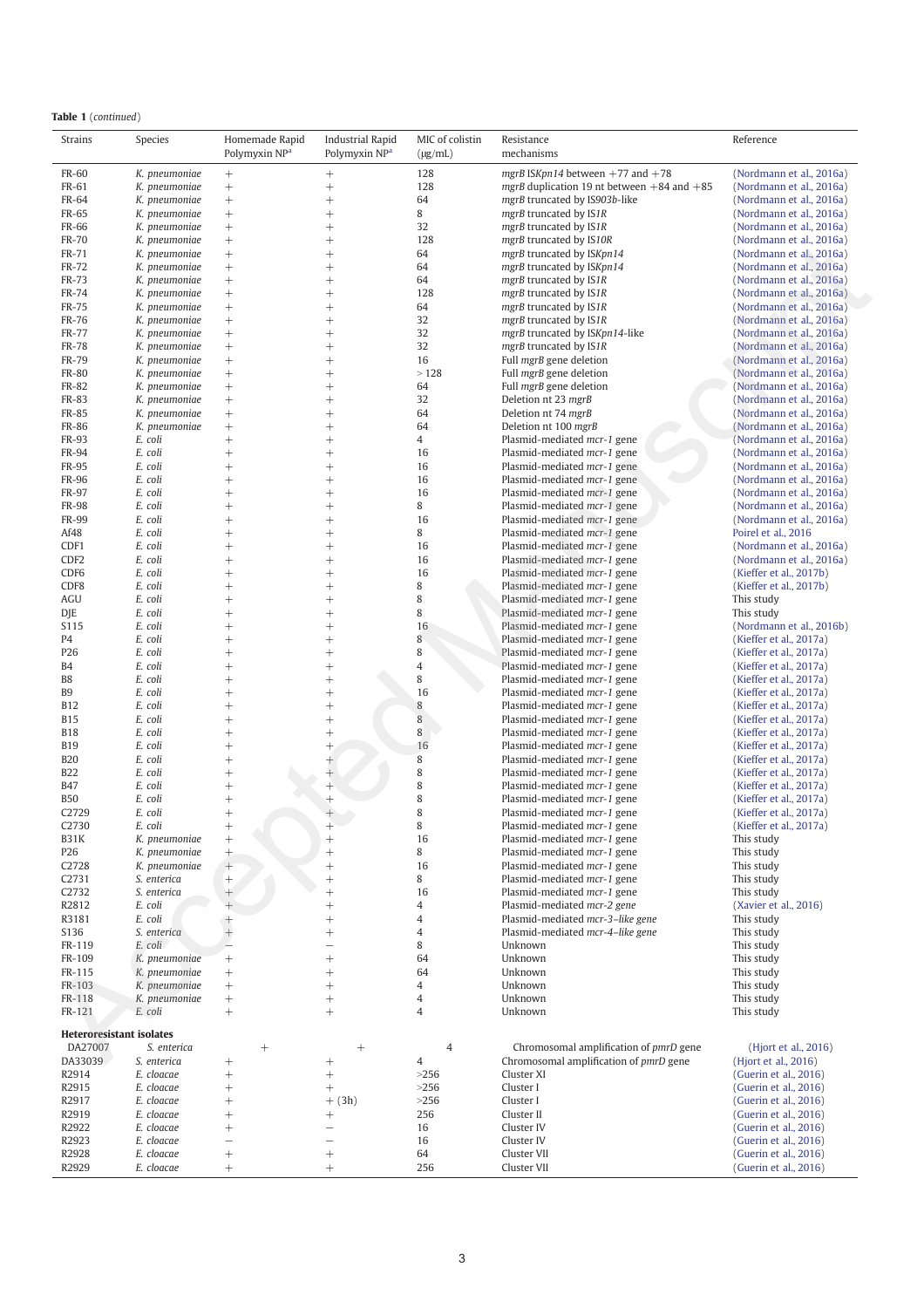|  | Table 1 (continued) |
|--|---------------------|
|--|---------------------|

| <b>Strains</b>                                   | Species         | Homemade Rapid<br>Polymyxin NP <sup>a</sup> | <b>Industrial Rapid</b><br>Polymyxin NP <sup>a</sup> | MIC of colistin<br>$(\mu g/mL)$ | Resistance<br>mechanisms | Reference                |
|--------------------------------------------------|-----------------|---------------------------------------------|------------------------------------------------------|---------------------------------|--------------------------|--------------------------|
| R2932                                            | E. cloacae      | $^{+}$                                      | $+$ (3 h)                                            | 256                             | Cluster IX               | (Guerin et al., 2016)    |
| R2933                                            | E. cloacae      | $^{+}$                                      | $+$ (3 h)                                            | 64                              | Cluster IX               | (Guerin et al., 2016)    |
| R2936                                            | E. cloacae      | $^{+}$                                      | $\! + \!\!\!\!$                                      | 128                             | Cluster XI               | (Guerin et al., 2016)    |
| R2938                                            | E. cloacae      | $^{+}$                                      | $^{+}$                                               | >256                            | Cluster XII              | (Guerin et al., 2016)    |
| R2939                                            | E. cloacae      | $^{+}$                                      | $^{+}$                                               | 128                             | Cluster XII              | (Guerin et al., 2016)    |
| R2945                                            | E. cloacae      | $^{+}$                                      | $^{+}$                                               | 256                             | Cluster XI               | (Guerin et al., 2016)    |
| R2946                                            | E. cloacae      | $^{+}$                                      |                                                      | 16                              | Cluster XI               | (Guerin et al., 2016)    |
| R2947                                            | E. cloacae      | $^{+}$                                      | $^{+}$                                               | 256                             | Cluster XI               | (Guerin et al., 2016)    |
| R2950                                            | E. cloacae      | $^{+}$                                      |                                                      | 16                              | Cluster XI               | (Guerin et al., 2016)    |
| <b>Susceptible isolates</b><br><b>ATCC 25922</b> | E. coli         | $\overline{\phantom{0}}$                    |                                                      | 0.125                           |                          | Reference strain         |
| FR-180                                           | K. pneumoniae   | $^{+}$                                      | $^{+}$                                               | $\mathbf{1}$                    | Wild-type<br>NA          | (Nordmann et al., 2016a) |
| FR-181                                           | K. pneumoniae   | $^{+}$                                      |                                                      | $\sqrt{2}$                      | NA                       | (Nordmann et al., 2016a) |
| FR-182                                           | K. pneumoniae   | $^{+}$                                      | $^{+}$                                               | $\overline{2}$                  | NA                       | (Nordmann et al., 2016a) |
| C451                                             | E. coli         | $\overline{\phantom{0}}$                    | $\overline{\phantom{0}}$                             | $\mathbf{1}$                    | NA                       | This study               |
| C889                                             | K. pneumoniae   | $\overline{\phantom{0}}$                    | $\overline{\phantom{0}}$                             | $\sqrt{2}$                      | NA                       | This study               |
| C861                                             | K. pneumoniae   | $^{+}$                                      | $^{+}$                                               | $\sqrt{2}$                      | <b>NA</b>                | This study               |
| FR-165                                           | K. pneumoniae   |                                             | $\overline{\phantom{0}}$                             | $\mathbf{1}$                    | NA                       | (Nordmann et al., 2016a) |
| C349                                             | K. pneumoniae   | $\overline{\phantom{0}}$                    | $\overline{\phantom{0}}$                             | <1                              | NA                       | This study               |
| C352                                             | E. coli         |                                             | ÷,                                                   | <1                              | NA                       | This study               |
| C353                                             | E. coli         | $\overline{\phantom{0}}$                    | -                                                    | <1                              | <b>NA</b>                | This study               |
| C355                                             | E. coli         | $\overline{\phantom{0}}$                    | $\overline{\phantom{0}}$                             | $\leq$ 1                        | <b>NA</b>                | This study               |
| C358                                             | E. coli         |                                             | -                                                    | <1                              | <b>NA</b>                | This study               |
| C360                                             | E. coli         | $\overline{\phantom{0}}$                    | $\overline{\phantom{0}}$                             | <1                              | <b>NA</b>                | This study               |
| C361                                             | E. coli         |                                             | -                                                    | $\leq$ 1                        | <b>NA</b>                | This study               |
| C468                                             | E. coli         | $\overline{\phantom{0}}$                    | $\overline{\phantom{0}}$                             | <1                              | <b>NA</b>                | This study               |
| C469                                             | E. coli         |                                             |                                                      | <1                              | <b>NA</b>                | This study               |
| C470                                             | C. koseri       | $\overline{\phantom{0}}$                    | -                                                    | $<$ 1                           | <b>NA</b>                | This study               |
| C472                                             | E. aerogenes    | $\overline{\phantom{0}}$                    | ÷,                                                   | 0.25                            | <b>NA</b>                | This study               |
| C474                                             | C. koseri       | $\overline{\phantom{0}}$                    | -                                                    | $<$ 1                           | NA                       | This study               |
| C481                                             | K. oxytoca      |                                             | $\overline{\phantom{0}}$                             | <1                              | <b>NA</b>                | This study               |
| C490                                             | K. pneumoniae   |                                             | -                                                    | <1                              | <b>NA</b>                | This study               |
| C508                                             | K. pneumoniae   | $\overline{\phantom{0}}$                    | $\overline{\phantom{0}}$                             | <1                              | <b>NA</b>                | This study               |
| C509                                             | K. pneumoniae   |                                             |                                                      | <1                              | <b>NA</b>                | This study               |
| C <sub>5</sub> 12                                | E. aerogenes    | $\overline{\phantom{0}}$                    | -                                                    | <1                              | <b>NA</b>                | This study               |
| C519                                             | C. koseri       | $\overline{\phantom{0}}$                    | ÷.                                                   | $\leq$ 1                        | <b>NA</b>                | This study               |
| C524                                             | K. pneumoniae   | $\overline{\phantom{0}}$                    | -                                                    | <1                              | <b>NA</b>                | This study               |
| C533                                             | K. pneumoniae   | $\overline{\phantom{0}}$                    | -                                                    | <1                              | <b>NA</b>                | This study               |
| C539                                             | C. koseri       |                                             | $\overline{\phantom{0}}$                             | <1                              | <b>NA</b>                | This study               |
| C548                                             | E. aerogenes    | $\overline{\phantom{0}}$                    | $\overline{\phantom{0}}$                             | <1                              | <b>NA</b>                | This study               |
| C554                                             | K. pneumoniae   |                                             |                                                      | <1                              | <b>NA</b>                | This study               |
| C597                                             | K. pneumoniae   |                                             | L,                                                   | $<$ 1                           | NA                       | This study               |
| C607                                             | K. pneumoniae   | $\overline{\phantom{0}}$                    |                                                      | <1                              | <b>NA</b>                | This study               |
| C632                                             | E. aerogenes    | $\overline{\phantom{0}}$                    |                                                      | <1                              | <b>NA</b>                | This study               |
| C635                                             | C. koseri       | $\overline{\phantom{0}}$                    |                                                      | <1                              | <b>NA</b>                | This study               |
| C867                                             | C. koseri       |                                             |                                                      | $\leq$ 1                        | <b>NA</b>                | This study               |
| C901                                             | K. pneumoniae   |                                             |                                                      | 0.5                             | <b>NA</b>                | This study               |
| C914                                             | K. pneumoniae   |                                             |                                                      | 0.125                           | <b>NA</b>                | This study               |
| C937                                             | C. koseri       |                                             |                                                      | <1                              | <b>NA</b>                | This study               |
| C1029                                            | K. oxytoca      |                                             |                                                      | <1                              | NA                       | This study               |
| C1033                                            | E. cloacae      | $\overline{\phantom{0}}$                    |                                                      | $<1\,$                          | NA                       | This study               |
| C1066                                            | E. coli         |                                             |                                                      | $\leq$ 1                        | NA                       | This study               |
| C1077                                            | E. cloacae      |                                             | -                                                    | <1                              | NA                       | This study               |
| C1082                                            | K. oxytoca      |                                             | $\overline{\phantom{0}}$                             | <1                              | NA                       | This study               |
| C1085                                            | C. koseri       |                                             |                                                      | <1                              | NA                       | This study               |
| C1087                                            | K. oxytoca      |                                             | -                                                    | <1                              | NA                       | This study               |
| C1216                                            | E. cloacae      |                                             | $\overline{\phantom{0}}$                             | <1                              | NA                       | This study               |
| C1221                                            | E. aerogenes    |                                             | $\overline{\phantom{0}}$                             | <1                              | NA                       | This study               |
| C1231                                            | K. oxytoca      |                                             | $\overline{\phantom{0}}$                             | <1                              | NA                       | This study               |
| C1234                                            | K. oxytoca      |                                             | $\overline{\phantom{0}}$                             | <1                              | NA                       | This study               |
| C1285                                            | E. aerogenes    |                                             | $\overline{\phantom{0}}$                             | <1                              | NA                       | This study               |
| C1288                                            | E. aerogenes    |                                             | —                                                    | <1                              | NA                       | This study               |
| C1293                                            | E. aerogenes    | $\overline{\phantom{0}}$                    | $\overline{\phantom{0}}$                             | <1                              | NA                       | This study               |
| C1397                                            | K. oxytoca      | $\overline{\phantom{0}}$                    | $\overline{\phantom{0}}$                             | <1                              | NA                       | This study               |
| C1591                                            | C. freundii     | $\overline{\phantom{0}}$                    | $\overline{\phantom{0}}$                             | <1                              | NA                       | This study               |
| C1637                                            | E. cloacae      | $\overline{\phantom{0}}$                    | $\overline{\phantom{0}}$                             | <1                              | NA                       | This study               |
| C1664                                            | K. oxytoca      | $\overline{\phantom{0}}$                    | $\overline{\phantom{0}}$                             | <1                              | NA                       | This study               |
| C1671                                            | C. freundii     |                                             | $\overline{\phantom{0}}$                             | <1                              | NA                       | This study               |
| C1703                                            | E. cloacae      |                                             | $\overline{\phantom{0}}$                             | <1                              | NA                       | This study               |
| C1753                                            | E. cloacae      |                                             | -                                                    | <1                              | NA                       | This study               |
| C1877                                            | C. freundii     | $\overline{\phantom{0}}$                    | L,                                                   | <1                              | NA                       | This study               |
| C <sub>2155</sub>                                | C. freundii     | $\overline{\phantom{0}}$                    | $\overline{\phantom{0}}$                             | $<1\,$                          | NA                       | This study               |
| C <sub>2635</sub>                                | Salmonella spp. | $\overline{\phantom{0}}$                    | $\overline{\phantom{0}}$                             | <1                              | NA                       | This study               |
| C3690                                            | C. freundii     | $\overline{\phantom{0}}$                    | $\overline{\phantom{0}}$                             | $\leq$ 1                        | NA                       | This study               |

(continued on next page)